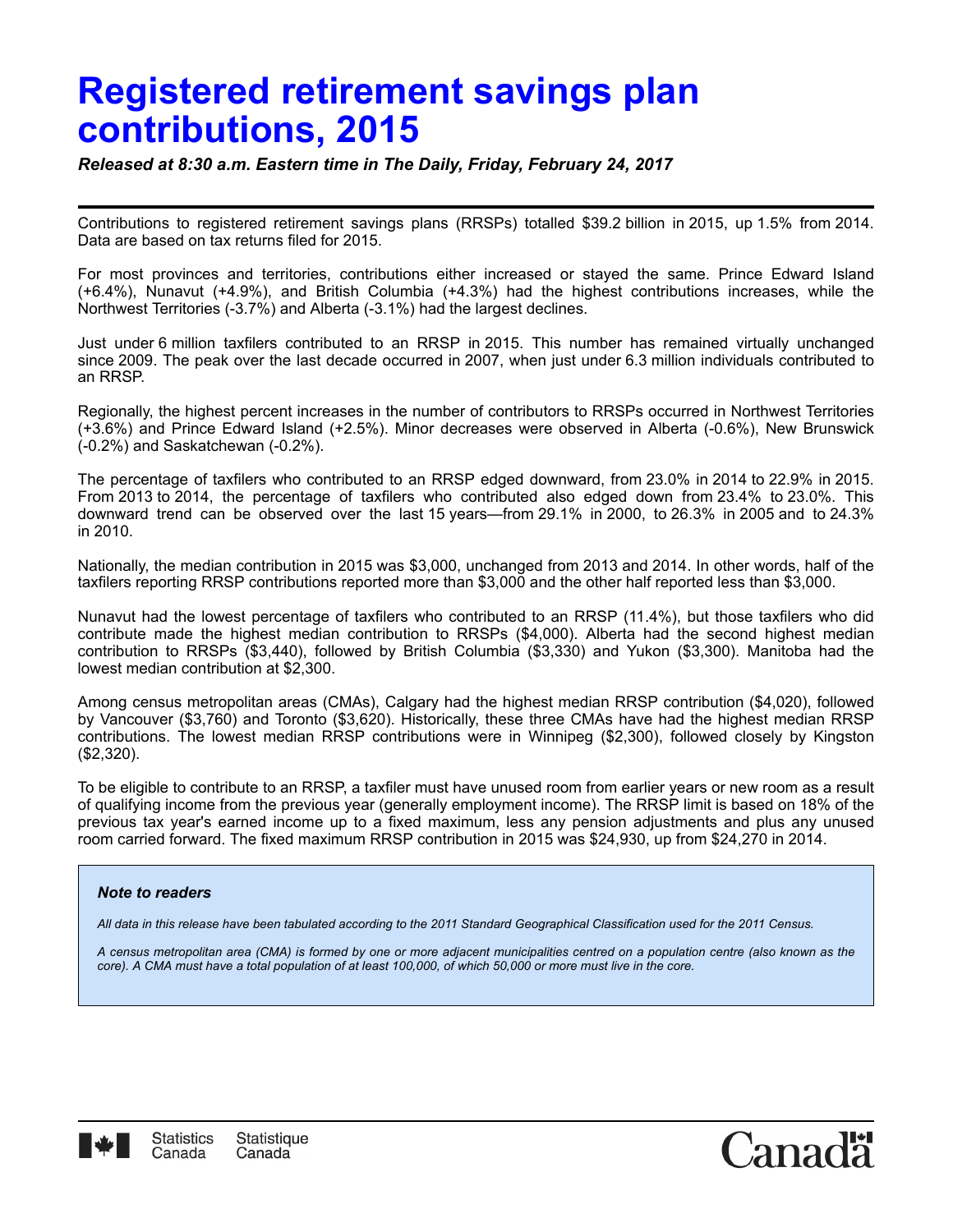| Registered retirement savings plan contributors - Canada, provinces and territories |              |              |               |                         |              |                         |  |  |  |
|-------------------------------------------------------------------------------------|--------------|--------------|---------------|-------------------------|--------------|-------------------------|--|--|--|
|                                                                                     | Contributors |              | All taxfilers | Contributions           |              | Median<br>contributions |  |  |  |
|                                                                                     | 2015         | 2014 to 2015 | 2015          | 2015                    | 2014 to 2015 | 2015                    |  |  |  |
|                                                                                     | number       | % change     | %             | thousands of<br>dollars | % change     | dollars                 |  |  |  |
| Canada                                                                              | 5.989.810    | 0.3          | 22.9          | 39.185.200              | 1.5          | 3,000                   |  |  |  |
| Newfoundland and Labrador                                                           | 69.510       | 0.8          | 16.8          | 488.475                 | 3.5          | 3,060                   |  |  |  |
| <b>Prince Edward Island</b>                                                         | 19.710       | 2.5          | 17.9          | 120.930                 | 6.4          | 2,600                   |  |  |  |

Prince Edward Island 19,710 2.5 17.9 120,930 6.4 2,600 Nova Scotia 122,950 0.0 17.4 729,715 -0.1 2,480 New Brunswick 96,720 -0.2 16.5 584,840 0.0 2,600 Quebec 1,533,410 0.3 24.3 9,391,485 2.2 2,650 Ontario 2,203,670 0.3 22.3 14,875,160 2.3 3,000 Manitoba 198,950 0.3 21.5 1,054,950 0.0 2,300 Saskatchewan 192,650 -0.2 24.0 1,104,410 -1.7 2,700 Alberta 784,350 -0.6 27.0 5,560,630 -3.1 3,440 British Columbia 751,450 1.2 21.5 5,168,265 4.3 3,330 Yukon 6,910 1.5 26.7 44,505 -2.0 3,300 Northwest Territories 1,290 7,290 3.6 24.6 44,860 3.7 3,000<br>Nunavut 2,260 1.8 11.4 16,970 4.9 4,000 Nunavut 2,260 1.8 11.4 16,970 4.9 4,000

## **Table 1 Registered retirement savings plan contributors - Canada, provinces and territories**

**Source(s):** CANSIM table **[111-0039](http://www5.statcan.gc.ca/cansim/a03?lang=eng&pattern=111-0039&p2=31)**.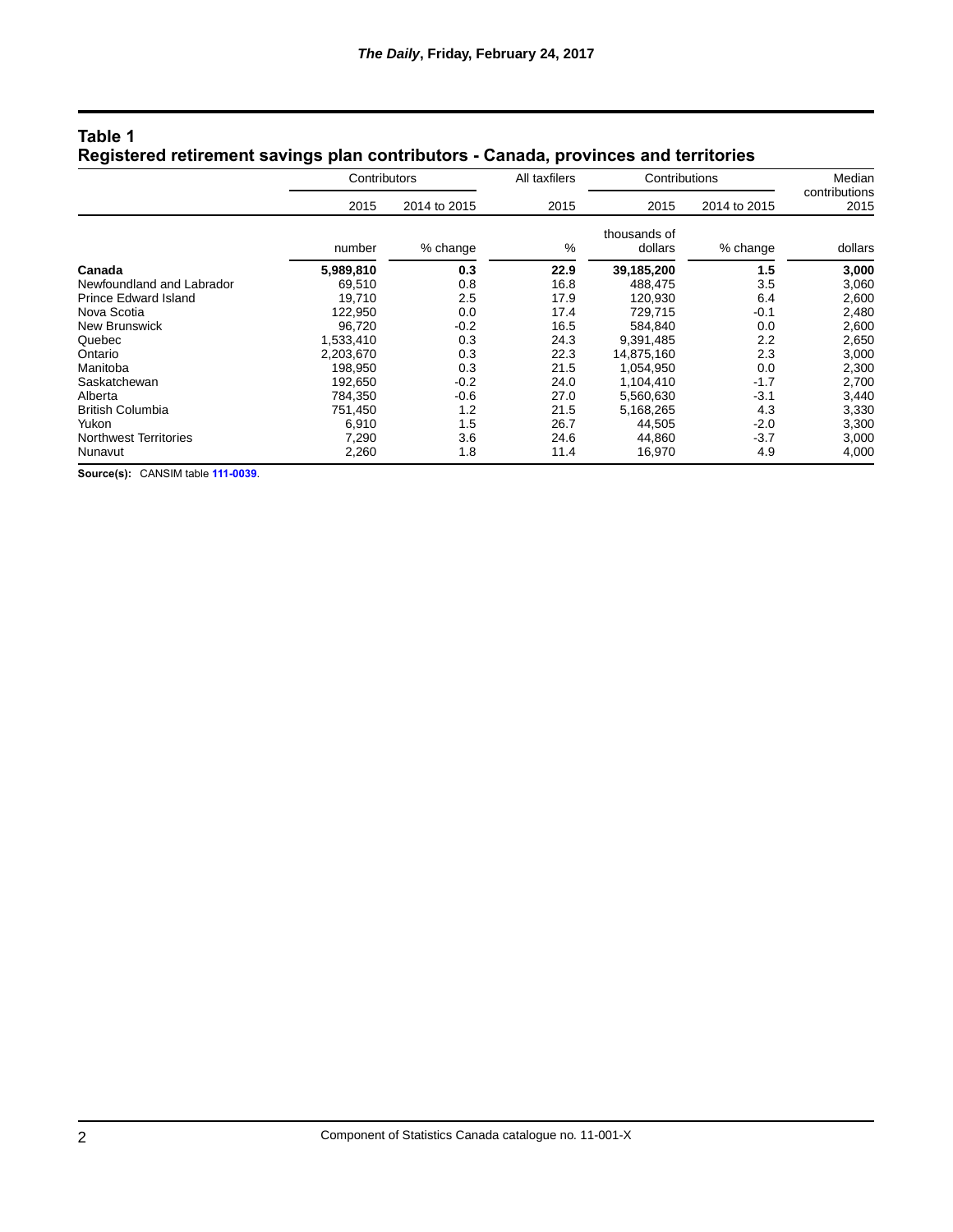|                                 | Contributors |              | All taxfilers | Contributions |              | Median<br>contributions |
|---------------------------------|--------------|--------------|---------------|---------------|--------------|-------------------------|
|                                 | 2015         | 2014 to 2015 | 2015          | 2015          | 2014 to 2015 | 2015                    |
|                                 |              |              |               | thousands of  |              |                         |
|                                 | number       | % change     | %             | dollars       | % change     | dollars                 |
| Canada                          | 5,989,810    | 0.3          | 22.9          | 39,185,200    | 1.5          | 3,000                   |
| St. John's                      | 35,710       | 0.9          | 23.2          | 260,590       | 1.9          | 3,250                   |
| Halifax                         | 64,600       | 0.5          | 22.1          | 397,715       | $-1.1$       | 2,620                   |
| Moncton                         | 21,330       | $-0.6$       | 19.5          | 124,645       | $-5.0$       | 2,560                   |
| Saint John                      | 20,460       | 0.2          | 21.6          | 130,245       | 0.2          | 3,000                   |
| Saguenay                        | 29,500       | $-1.3$       | 22.9          | 188,070       | $-0.7$       | 2,500                   |
| Québec                          | 185,220      | $-0.1$       | 29.6          | 1,136,710     | 1.8          | 2,600                   |
| Sherbrooke                      | 38,780       | 1.2          | 23.6          | 225,770       | 3.9          | 2,450                   |
| <b>Trois-Rivières</b>           | 28,560       | $-0.3$       | 22.9          | 192,325       | 1.7          | 2,500                   |
| Montréal                        | 759,490      | 0.6          | 25.2          | 4,909,255     | 2.5          | 3,000                   |
| Ottawa-Gatineau, Ontario/Quebec | 231,900      | $-1.3$       | 24.9          | 1,547,435     | $-2.4$       | 3,000                   |
| Ottawa part                     | 176,890      | $-1.2$       | 25.5          | 1,256,710     | $-2.6$       | 3,270                   |
| Gatineau part                   | 55,010       | $-1.6$       | 23.1          | 290,720       | $-1.7$       | 2,580                   |
| Kingston                        | 24,700       | $-1.2$       | 21.7          | 139,020       | $-6.4$       | 2,320                   |
| Peterborough                    | 18,370       | 0.5          | 20.1          | 112,950       | $-1.7$       | 2,400                   |
| Oshawa                          | 62,420       | 0.6          | 23.4          | 399,690       | 9.9          | 2,500                   |
| Toronto                         | 1,001,830    | 0.2          | 23.1          | 7,336,595     | 2.9          | 3,620                   |
| Hamilton                        | 125,870      | 0.7          | 23.2          | 837,270       | 3.5          | 2,890                   |
| St. Catharines-Niagara          | 59,240       | 1.1          | 19.3          | 359,990       | 4.7          | 2,400                   |
| Kitchener-Cambridge-Waterloo    | 92,340       | 0.9          | 25.4          | 600,660       | 3.9          | 3,000                   |
| <b>Brantford</b>                | 21,740       | 0.5          | 21.9          | 121,015       | 0.6          | 2,500                   |
| Guelph                          | 29,120       | 0.4          | 26.2          | 188,745       | 3.1          | 2,950                   |
| London                          | 81,370       | 0.9          | 22.7          | 498,185       | 3.3          | 2,600                   |
| Windsor                         | 49,500       | 2.2          | 20.1          | 297,030       | 5.4          | 2,600                   |
| Barrie                          | 31,930       | 2.1          | 22.7          | 184,995       | 4.1          | 2,400                   |
| <b>Greater Sudbury</b>          | 25,230       | $-1.1$       | 20.9          | 150,550       | 0.3          | 2,590                   |
| <b>Thunder Bay</b>              | 20,300       | $-2.9$       | 22.3          | 120,940       | $-1.5$       | 2,500                   |
| Winnipeg                        | 137,600      | 0.1          | 23.9          | 729,660       | $-0.1$       | 2,300                   |
| Regina                          | 48,740       | 0.0          | 28.2          | 270,675       | $-3.2$       | 2,600                   |
| Saskatoon                       | 56,190       | 1.1          | 26.7          | 325,470       | 0.8          | 2,750                   |
| Calgary                         | 295,080      | $-0.4$       | 29.8          | 2,404,125     | $-1.8$       | 4,020                   |
| Edmonton                        | 260,430      | 1.0          | 27.6          | 1,693,530     | $-1.3$       | 3,250                   |
| Kelowna                         | 29,290       | 2.2          | 19.8          | 202,125       | 7.2          | 3,000                   |
| Abbotsford-Mission              | 23,710       | 2.6          | 18.3          | 132,610       | 0.6          | 2,600                   |
| Vancouver                       | 431,180      | 1.1          | 23.4          | 3,128,100     | 5.7          | 3,760                   |
| Victoria                        | 61,680       | 1.5          | 22.6          | 398,160       | 4.8          | 2,960                   |

## **Table 2 Registered retirement savings plan contributions - Census metropolitan areas**

**Note(s):** Go online to view the census subdivisions that comprise the **[census metropolitan areas](http://www23.statcan.gc.ca/imdb/p3VD.pl?Function=getVDDetail&db=imdb&dis=2&adm=8&TVD=117159&CHVD=117161&CVD=117160&CPV=A&CST=01012011&MLV=3&CLV=1)**, according to the 2011 Standard Geographic Classification. **Source(s):** CANSIM table **[111-0039](http://www5.statcan.gc.ca/cansim/a03?lang=eng&pattern=111-0039&p2=31)**.